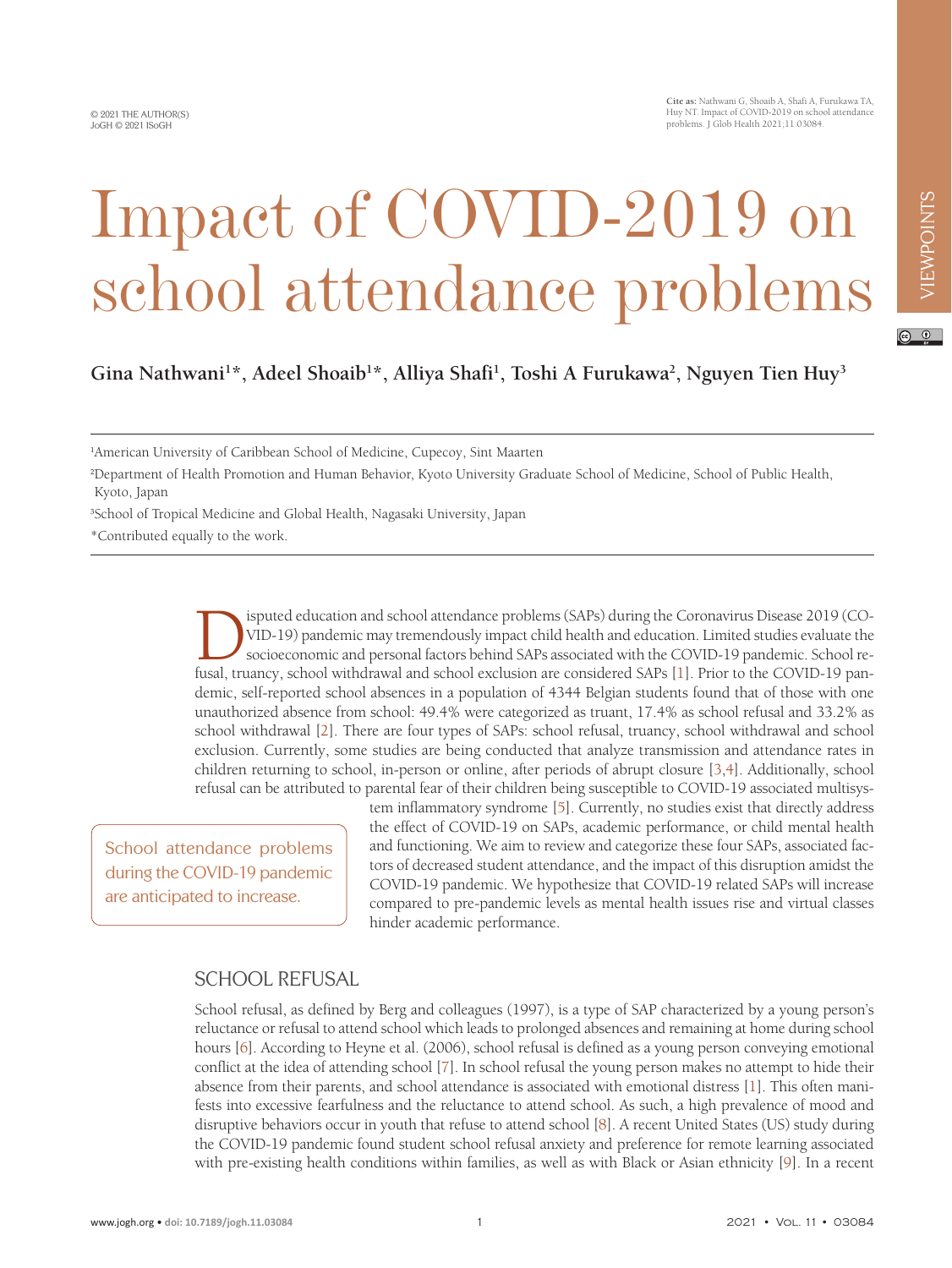

**Photo: From the exhibition [The Nineties: A Glossary of Migrations](https://unsplash.com/photos/PDRFeeDniCk).**

survey of 730 US parents of school-aged children, school refusal was associated with parental fear of their child's susceptibility to COVID-19 multi-systemic inflammatory syndrome [\[5](#page-3-4)].

### **TRUANCY**

Heyne et al. (2018) describe truancy as a young person's absence from school or class for the whole day or most of the day [[1\]](#page-3-0). This absence occurs without the permission of the school authorities and an attempt to conceal this from their parents is made [\[1](#page-3-0)]. The overall prevalence of US student truancy is estimated at 11% between 2002 to 2014 even with reduction efforts [\[10\]](#page-3-9).

Truancy is highest among Hispanics and African American compared to their non-Hispanic white counterparts. Truants are more likely to be older and report substance use such as alcohol, marijuana, and tobacco compared to their non-truant counterparts [[10\]](#page-3-9). Truant youth are not a homogenous group; some are low risk and doing well academically in school, while others are of higher risk with poor academic performance and engage in substance use and delinquency [[11](#page-3-10)]. Currently, no studies exist on truancy during the CO-VID-19 pandemic.

#### SCHOOL WITHDRAWAL

School withdrawal is defined by parents withdrawing a child from school deliberately due to their own needs [[1\]](#page-3-0). The following is an encompassing definition of school withdrawal: "school withdrawal occurs when a young person's absence from school, due to late arrivals, missing whole school days, weeks, months or years is: 1. not concealed from the parent(s) and 2. attributable to parental effort to keep the young person at home or little parental effort in getting the young person to school" [\[1](#page-3-0)]. School withdrawal can be intentional or unintentional and is also further characterized by family-based or school-based reasons [[12\]](#page-3-11). Examples of familybased reasons as determined by Kearney and colleagues (2004) include children helping with a parent's paid work, reducing parental separation anxiety, or a form of punishment [[12\]](#page-3-11). School-based reasons include hiding information (mental disorder, incomplete homework, or maltreatment) from school staff, pursuing homeschooling uselessly, or letting a child stay home if another child has a day off from school [\[13](#page-3-12)]. Currently, no studies exist on school withdrawal during the COVID-19 pandemic.

# SCHOOL EXCLUSION

School exclusion occurs due to school-based decisions, such as the use of inappropriate disciplinary measures, not receiving the proper resources (eg, special needs), or not being able to meet school-based performance requirements [\[1](#page-3-0)]. This SAP is the result of decisions imposed on parents and children by their school or academic institution. School exclusion is likely more prevalent in children diagnosed with psychiatric disorders [[14\]](#page-3-13). Pre-pandemic studies found children of immigrants may face school exclusion if the child experiences systemic discrimination [\[15](#page-3-14)]. A recent study focused on COVID-19 related school closure suggested that partial school re-openings may benefit the youngest children that cannot benefit from online learning, and decrease rates of potential school exclusion later in their education [\[16\]](#page-3-15).

# SAPS AND FUTURE RECOMMENDATIONS

Currently, a paucity of research exists highlighting the relationship between COVID-19 school reopenings, associated SAPs, particularly truancy and school withdrawal, and the impact on children. Studies conducted on the rate of COVID-19 transmission and case numbers associated with return to in-person schooling are mostly inconclusive. However, a recent study concluded that COVID-19 is more likely transmitted from adults compared to children, and that student transmission rates after return to school should be lower than expected [[17\]](#page-3-16). A cross-sectional survey study of US parents prior to school re-openings concluded that school attendance would primarily be affected by socioeconomic factors [\[5](#page-3-4)]. The inability to maintain appropriate social distancing and preventative precautions may hinder students from lower income areas that attend underfunded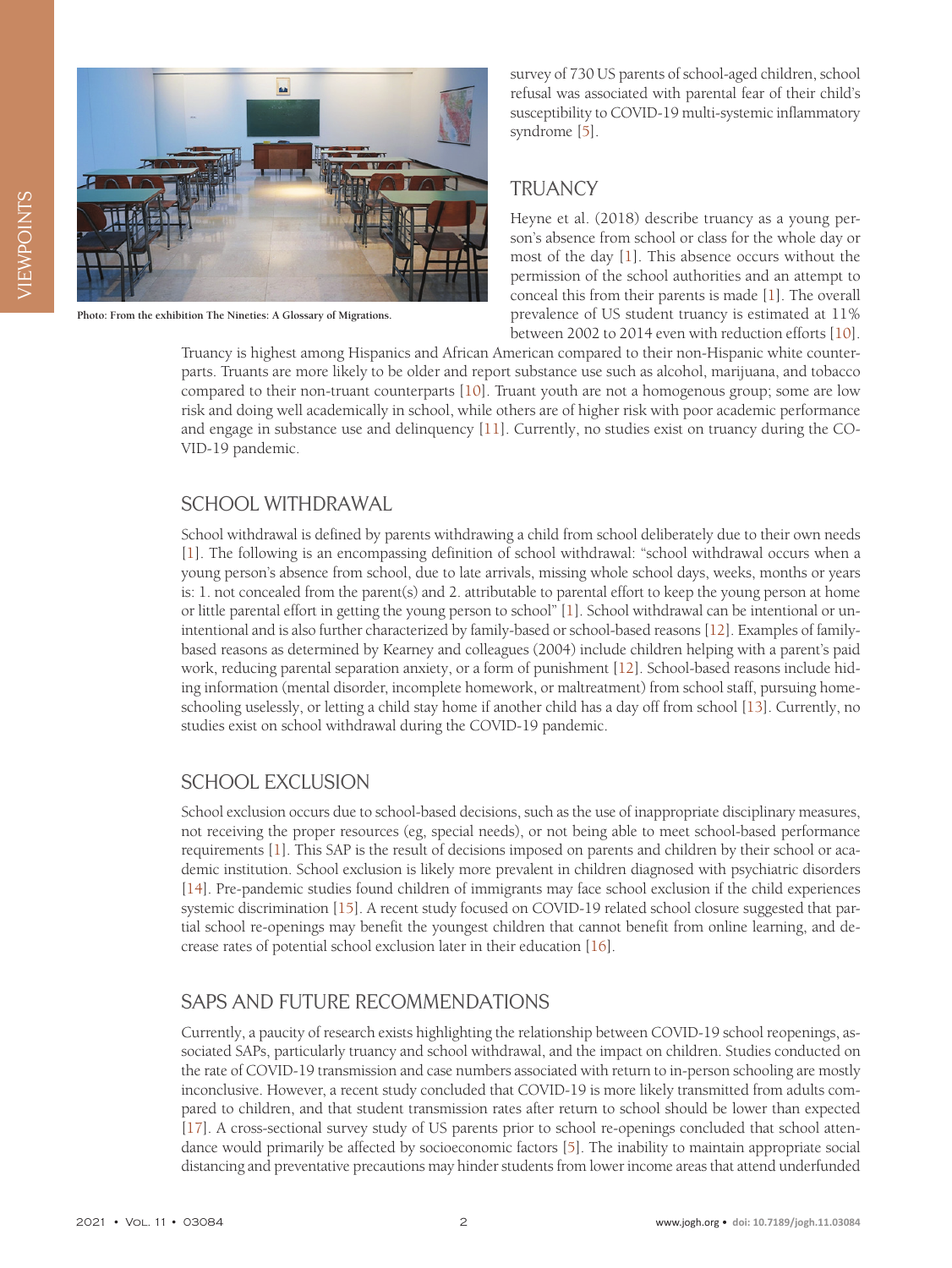and overcrowded schools from attending class in person [[5\]](#page-3-4). We suggest development of policies that ensure children of lower socioeconomic status receive a safe education which would be paramount in SAP prevention. A recent UK study showed an increase in the incidence of mental health problems from 10.8% in 2017 to 16% in July 2020 in children aged 5-16 [[18\]](#page-3-17). A recent pre-pandemic study found lower academic efficacy, subpar academic performance, symptoms of depression and anxiety, and a lack of self-esteem in youth with SAPs [\[19](#page-3-18),[20\]](#page-3-19). A US study found a statistically significant increase in positive suicide risk screens and suicidal ideation among youths 11-21 years old that visited a pediatric emergency department during the COVID-19 pandemic compared to pre-pandemic screening [\[21\]](#page-3-20). Additionally, truants are more likely to suffer from forms of depression and suicidal ideation [\[22,](#page-3-21)[23](#page-3-22)]. We suggest increased mental health support and parental awareness of their child's well-being related to SAPs, particularly during the pandemic.

Parental plans along with a child's willingness to return to in-person schooling, socioeconomic factors, and vaccine accessibility will play a significant role in determining attendance rates amidst the pandemic.

In addition to policies regarding SAPs, parental decisions will play a critical role for student attendance during the COVID-19 pandemic and the determination of whether a student will be labeled a truant [\[11](#page-3-10)]. As most academic institutions opt for remote learning in addition to in-person learning, policies must determine the consequences of truancy and cases of absences during the COVID-19 pandemic. We suggest that future research focus on COVID-19 related SAPs such as school refusal, truancy, school withdrawal and school exclusion, and the impact on child physical and mental health. New academic guidelines implemented to decrease risk of viral transmission, and parental and child beliefs may significantly

impact SAPs. Academic, parental and child necessities, priorities, and beliefs may require compromise to ensure children receive quality schooling and prevention of SAPs. With this knowledge, policy makers, physicians, teachers and parents may work together to mitigate SAPs during the upcoming transition into in-person learning, and in possible future pandemics.

Future questions to be explored include how different school districts define school attendance during the COVID-19 pandemic and how their curriculum will be adapted to prevent absenteeism through retrospective surveys. Additional questions that need to be addressed include how school policies regarding attendance will adapt as the COVID-19 vaccine becomes more readily available and whether the vaccine will be mandated to return to in-person classes. Mixed method studies including cross-sectional surveys and short interviews can be conducted to gage the parent's plan to return their children to in-person learning for the Fall 2021 school year as the vaccine becomes more accessible. It would also be crucial to explore whether other factors, including the child's willingness to return, socioeconomic factors, and vaccine uptake will play a role in this decision.

# **CONCLUSION**

The current COVID-19 pandemic resulted in the abrupt closure of schools disrupting in-person education internationally. There are currently no studies directly addressing the effect of COVID-19 and SAPs on academic performance, or child mental health and functioning. However, children with SAPs seem to be more at risk of mental health issues, which may increase during the pandemic. Special attention by care-providers and academic institutions should be provided to decrease occurrence of SAPs and associated factors.

**Acknowledgments:** We would like to acknowledge Allison Parrill, a medical student from the American University of the Caribbean School of Medicine, for her contribution of drafting and editing this manuscript.

#### **Funding None.**

**Authorship contributions:** GN, AS, and AS. contributed to writing and drafting the manuscript. TAF provided guidance for manuscript content and manuscript drafting. NTH conceptualized the research topic and drafted the manuscript.

**Competing interests:** The authors completed the ICMJE Unified Competing Interest form (available upon request from the corresponding author) and declare no conflicts of interest.